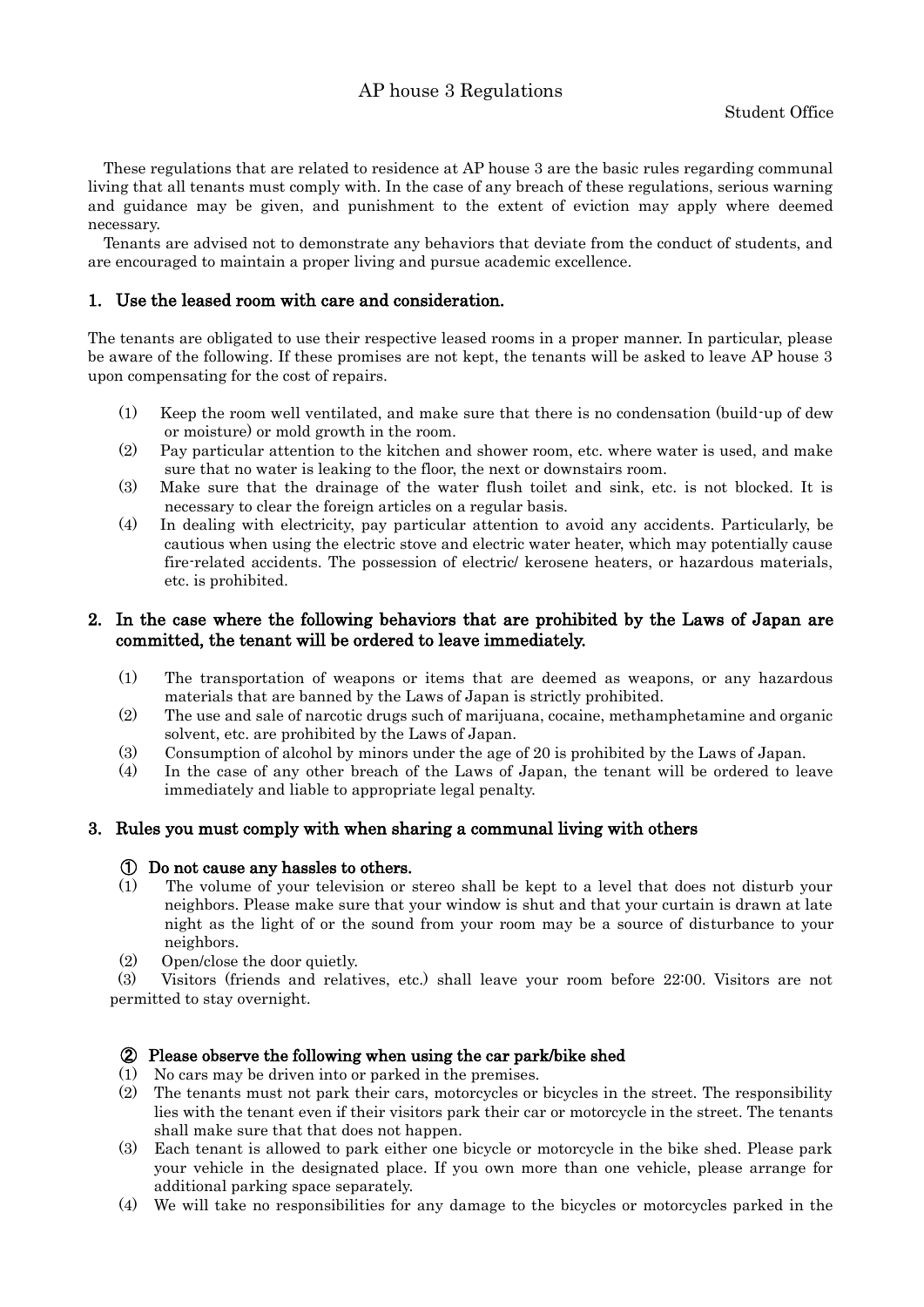bike shed due to fires, thefts, natural disasters or other causes. Please look after your own vehicle.

# ③ Please observe the following rules about using the Communal Area(to be shared by all tenants)

- (1) The corridor is to be used by everyone. Please do not litter nor cause any damage to it by such behaviors as leaving objects lying around, writing graffiti or spitting, etc.
- (2) Please do not occupy the communal facility such as the lounge or the coin laundry in an unreasonable way nor leave your personal belongings there.
- (3) The Communal Onsen is considered as the "best facility soothing to the body and soul that is unique to Beppu", and not equipped at any other residence for students. Please remember to keep the place tidy and clean so that everyone else may enjoy using it too.

### ④ Please be actively involved in the events of the community such as those of the residents association etc.

#### ⑤ Rubbish disposal

- (1) As a rule, the rubbish collection in Beppu City requires that you separate the rubbish. Please place burnable, unburnable and recyclable rubbish in the designated bags, and then take them to the waste disposal area on the premises on the specified day of the week. For details, please refer to the "Points on Waste Disposal and Classification of Recyclable Rubbish" that will be given to you separately.
- (2) Please keep the cardboard and Styrofoam boxes used to ship large pieces of furniture/appliances at the time of moving in/out in your own room, until you take them to the waste disposal area on the specified day.
- (3) There are certain types of furniture/appliances that are not collectable as rubbish. If that is the case, please read carefully and follow the specific instructions in the "Points on Waste Disposal and Classification of Recyclable Rubbish".

#### ⑥ Please observe the following so that you may respond appropriately in the event of an emergency such as fires or earthquakes, etc.

- (1) Never bring anything that is potentially self-ignitable, flammable, or explosive into the building.
- (2) Never place anything near the stairway, fire hydrant, fire extinguisher or fire escape equipment. As they may delay the evacuation and fire fighting process, and thus cause further damage in an emergency.
- (3) To be prepared for disasters such as fires and earthquakes, an "Internal Fire Brigade" consisted of the caretaker will be formed in accordance with the 'AP house 3 Fire Prevention Plan'. Everyone is assigned their own role, and to protect yourselves in the case of disasters, everyone is advised to keep the place neat and tidy, and familiarize yourselves with the safety education and drills run by AP house 3. Students who do not meet this requirement may not be admitted to AP house 3.

#### ⑦ AP house 3 Tenants' Commutation

- (1) Do not disturb the neighborhood by making irritating noise while riding a motorcycle or by talking in a loud voice.
- (2) Students who use motorcycles are required to attend the Road Safety Guidance held at APU and take out optional insurance (unlimited to other parties). Student may not ride motorcycles before they take out an insurance.
- (3) The speed limit for motorcyclists on City Roads is 30 km/h. And disturbing behaviors such as modifying mufflers are prohibited. A breach of this may result in the prohibition of the use of motorcycle or eviction from the residence on top of issuance of a serious warning.
- (4) Do not park bicycle beside a bus-stop or in the other premises when attending school.

#### ⑧ In addition to the above, please comply with the following rules

- (1) Do not post or distribute any bills/flyers within the premises without permission. If you need to do that, please gain permission from the caretaker first by declaring the purpose and contents in the necessary form that is available at the caretaker's office.
- (2) Do not waste resources by leaving the air-conditioner or water tap turned on. The unauthorized use of equipment or machine that may consume a significant amount of